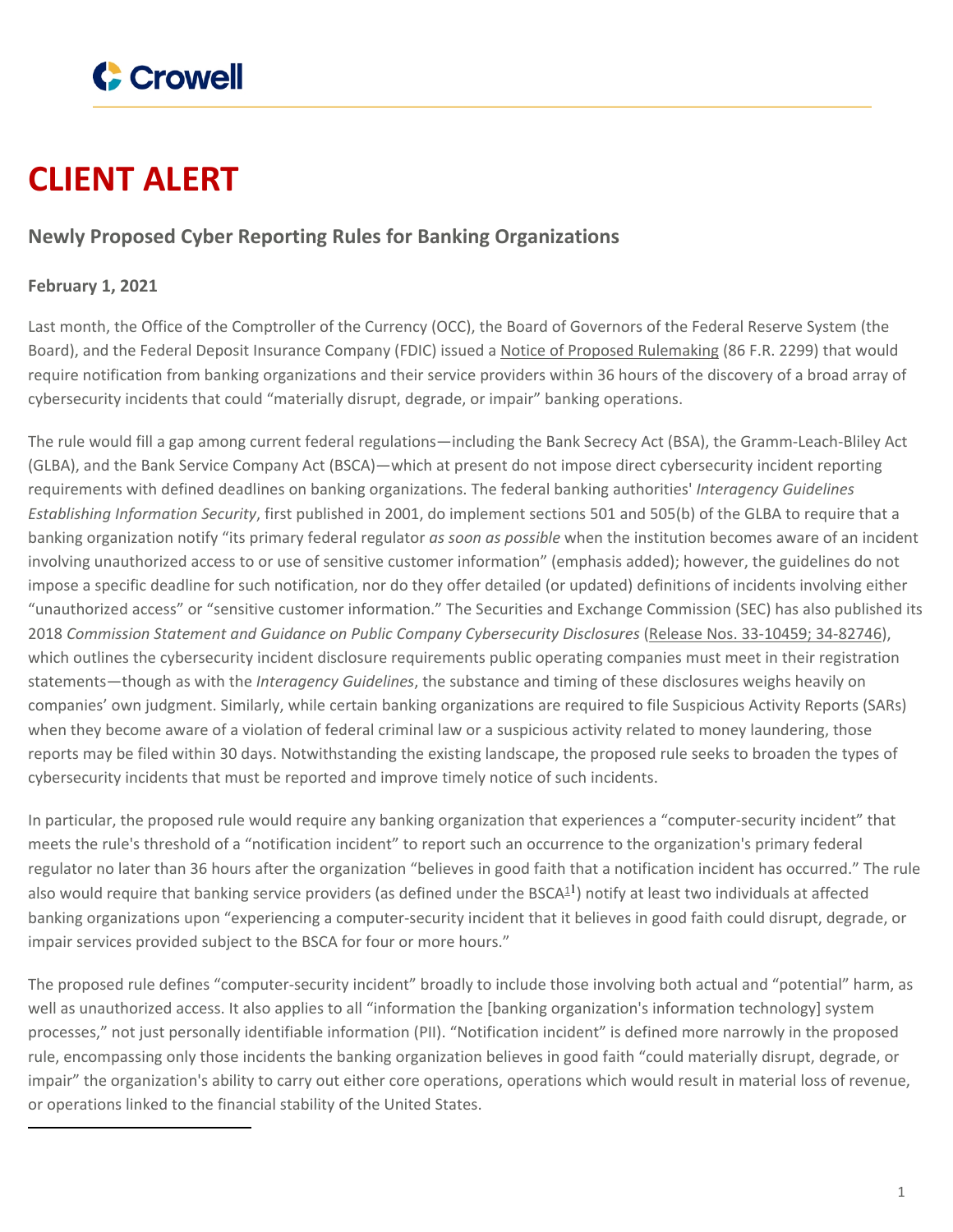

Many banking organizations may already have extant cybersecurity incident reporting policies roughly in line with the obligations of the proposed rule. Similar reporting requirements have been imposed on certain banking organizations at the state level, with, for example, the New York Department of Financial Services instituting a 72-hour reporting deadline on banking organizations that experience a cybersecurity incident. These obligations exist in addition to those generated by customercentric data privacy regulations that have been adopted by most state legislatures in some form. Moreover, in recent years, banking organizations have actively included incident reporting language in their contracts with banking customers. Nevertheless, the 36-hour reporting requirement adopted by the proposed rule would be one of the strictest federal reporting deadlines for cybersecurity incidents.

The proposed rule requests comments on 16 specific questions by April 12, 2021. Those questions include whether the definitions of "computer-security incident" and "notification incident" should be modified; whether the timelines for reporting should be altered; and whether the requirement that banking organizations and bank service providers notify the appropriate party when they "believe in good faith" that they are experiencing or have experienced a notification incident or computersecurity incident is sufficiently clear. Banking organizations and their service providers should review their existing cybersecurity incident disclosure policies and procedures, and consider the breadth and degree of changes to those policies and procedures that compliance with the proposed rule would require.

<sup>1</sup> The BSCA applies "banking service provider" to all vendors, including technology service providers, who engage in "check and deposit sorting and positing, computation and posting of interest and other credits and charges, preparation and mailing of checks, statements, notices and similar items, or any other clerical, bookkeeping, account, statistical, or similar functions" on the part of banking organizations. 12 U.S.C. § 1863.

For more information, please contact the professional(s) listed below, or your regular Crowell & Moring contact.

**[Caroline](https://www.crowell.com/professionals/Caroline-Brown) E. Brown** Partner – Washington, D.C. Phone: +1.202.624.2509 Email: [cbrown@crowell.com](mailto:cbrown@crowell.com)

**Kate M. [Growley,](https://www.crowell.com/professionals/Kate-Growley) CIPP/G, CIPP/US**

Partner – Washington, D.C. Phone: +1.202.624.2698 Email: [kgrowley@crowell.com](mailto:kgrowley@crowell.com)

**Paul M. [Rosen](https://www.crowell.com/professionals/Paul-Rosen)** Partner – Los Angeles, Washington, D.C. Phone: +1.213.443.5577, +1.202.624.2500 Email: [prosen@crowell.com](mailto:prosen@crowell.com)

**Paul C. [Mathis](https://www.crowell.com/professionals/Paul-C-Mathis)** Associate – Washington, D.C.